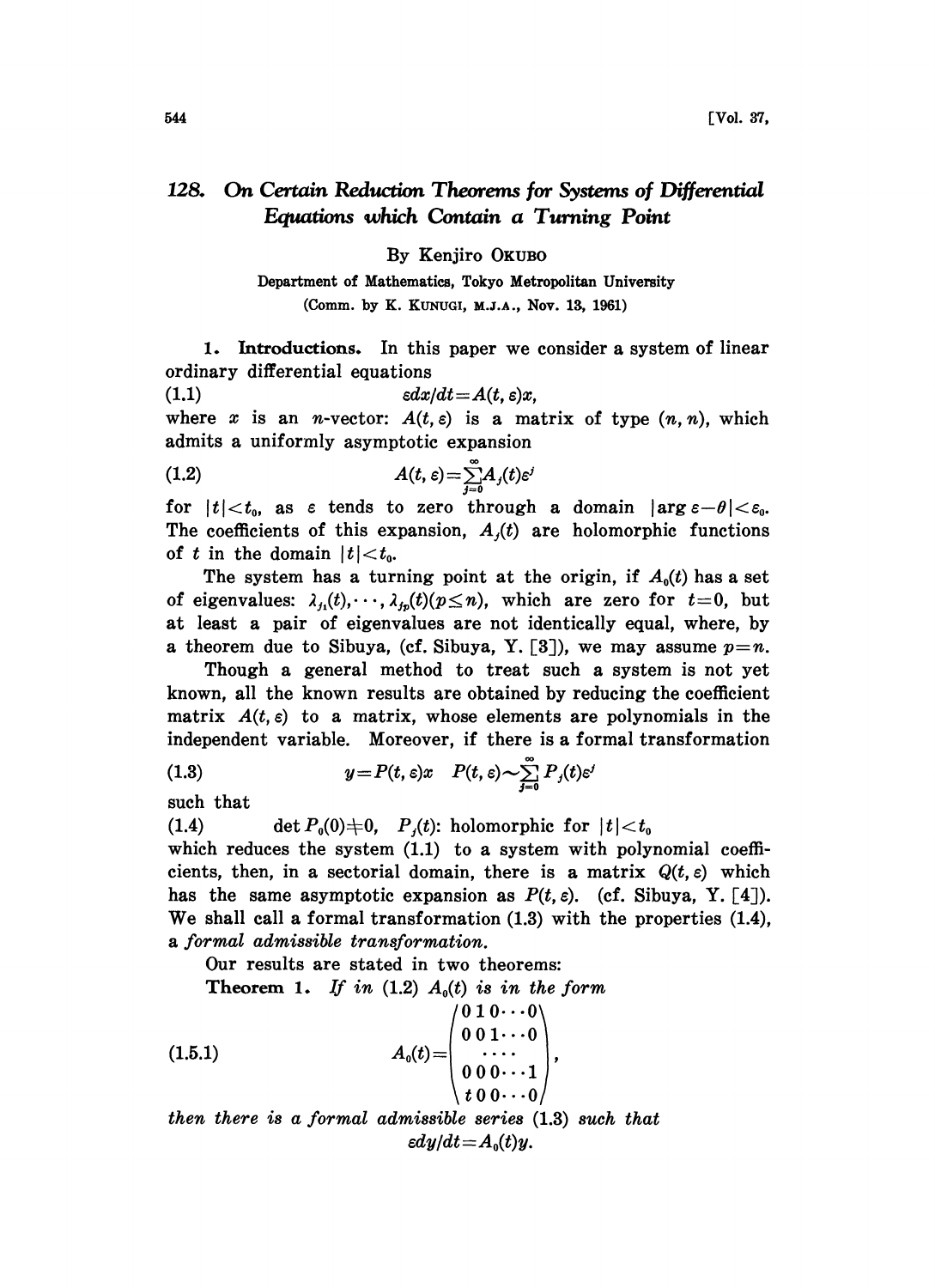No. 9J On Certain Reduction Theorems for Systems of Differential Equations 545

Theorem 2. If in (1.2) 
$$
A_0(t)
$$
 is in the form

\n
$$
(1.5.2) \quad A_0(t) = \begin{pmatrix} 0 & 1 & 0 & \cdots & 0 \\ 0 & 0 & 1 & \cdots & 0 \\ \vdots & \vdots & \ddots & \vdots \\ 0 & 0 & 0 & \cdots & 1 \\ 0 & t & 0 & \cdots & 0 \end{pmatrix},
$$

then there is a formal admissible transformation (1.3) such that  $\epsilon dy/dt = B(t, \varepsilon)y$ ,

where

$$
B(t,\varepsilon)\!=\!A_0(t)\!+\varepsilon\sigma\left(\begin{array}{ccc}0\ 0\cdots0\\0\ 0\cdots0\\1\ 0\cdots0\end{array}\right).
$$

 $\sigma$  is a formal power series of  $\varepsilon$  with constant coefficients

(1.6) a.,ae k=0 .

Remark. Those theorems can be applied when, in (1.5.1) and (1.5.2), t is replaced by an holomorphic function  $\varphi(t)$  such that

$$
\varphi(0)=0, \text{ and } \varphi'(0)=0.
$$

The system (1.1) with  $A_0(t)$  in the form (1.5.1), contains the second order equation treated in Langer, R.E. [1], and with  $A_0(t)$ in the form (1.5.2), contains the third order equation treated in Langer, R.E.  $\lceil 2 \rceil$  in its special cases.

2. Angorithms. We shall use the following lemma.

**Lemma.** Let  $\mu(t, \varepsilon)$  be a row-vector with n components, using the matrix  $A(t, \varepsilon)$  in (1.2), and define a set of row vectors  $p_k(t, \varepsilon)$ , k  $=1, 2, \dots, n+1$ , as follows

(2.1) 
$$
\begin{cases} p_1(t,\varepsilon) = \mu(t,\varepsilon) \\ p_k(t,\varepsilon) = \varepsilon d p_{k-1}/dt + p_{k-1}(t,\varepsilon) A(t,\varepsilon) \quad (2 \leq k), \end{cases}
$$

then

$$
(2.2) \t\t p_{k+1} = \mu A_0^k + \varepsilon (k\mu' A_0^{k-1} + \mu \psi_k(A_0)) + \varepsilon^2 f_k(t, \mu, \varepsilon)
$$

where

(2.3) 
$$
\psi_{k}(A_{0}) = \sum_{j=1}^{k-1} ((A_{0}^{j})' A_{0}^{k-j-1} + A_{0}^{j} A_{1} A_{0}^{k-j-1})
$$
  
and  $f_{k}(t, \mu, \varepsilon)$  is a linear form in  $\mu, \mu', \mu'', \dots, \mu^{(k)}$ : the coefficients of

this linear form are polynomials in  $A, A', \dots, A^{(k)}$ .

Proof. By iteration

$$
p_2 = \varepsilon \mu' + \mu A
$$
  
\n
$$
p_3 = \varepsilon^2 \mu'' + \varepsilon (2\mu' A + \mu A') + \mu A^2
$$

(2.4)  $p_{k+1} = \mu A^k + \varepsilon (k\mu' A^{k-1} + \mu \sum_{j=1}^{k-1} (A^j)' A^{k-j-1}) + \varepsilon^2 (\cdots) + \cdots + \varepsilon^k \mu^{(k)}.$ 

Substituting the expression (1.2) into (2.4) we have the lemma.

We shall consider a transformation  $y=Px$  which carries the system (1.1) to a system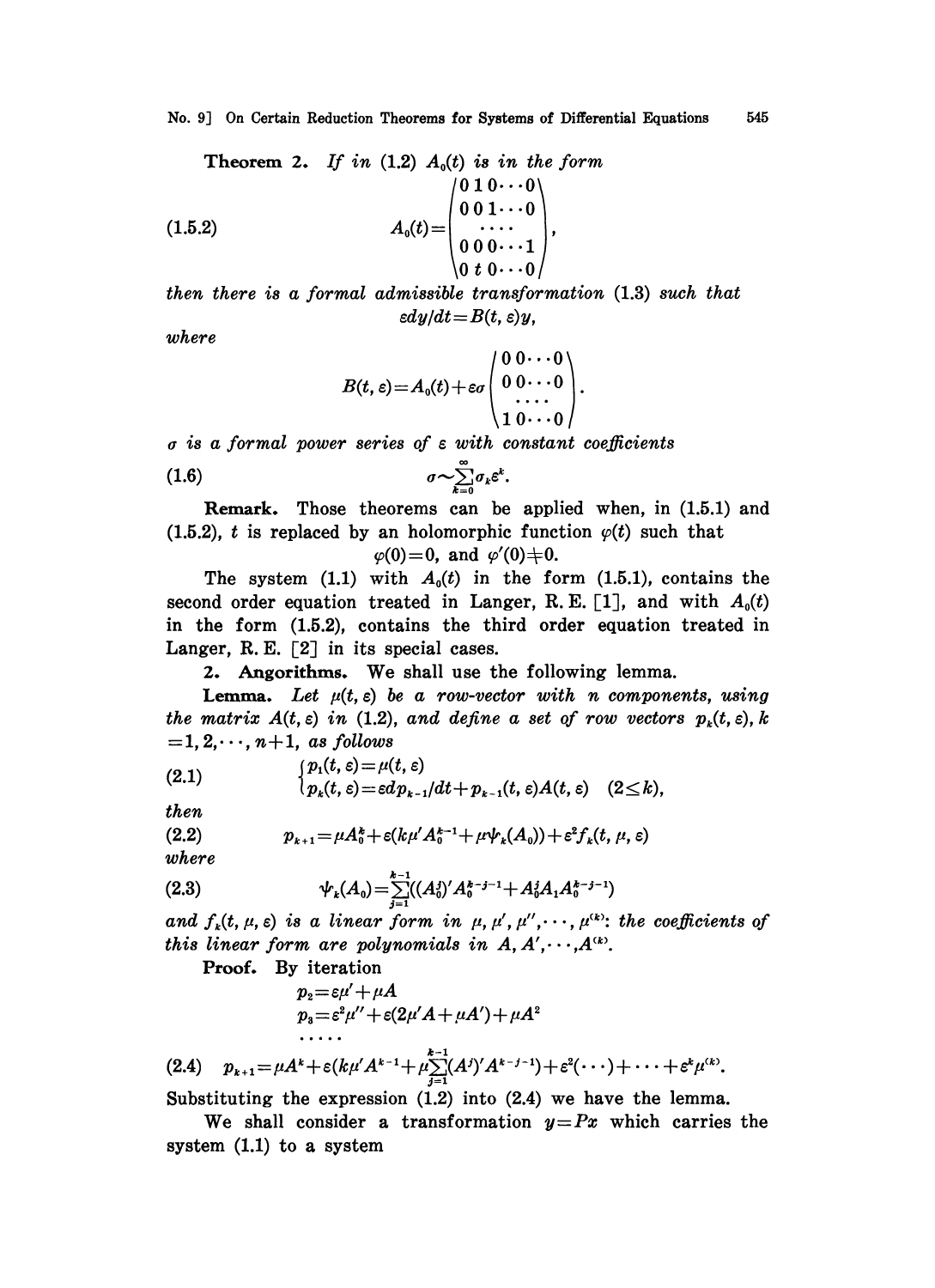$$
(2.5) \t\t\t\t\t\t\varepsilon dy/dt = B(t,\varepsilon)y,
$$

where P is a matrix whose row-vectors are  $p_1, p_2, \dots, p_n$ ; namely

(2.6) 
$$
P(t,\varepsilon) = \begin{pmatrix} p_1(t,\varepsilon) \\ p_2(t,\varepsilon) \\ \cdots \\ p_n(t,\varepsilon) \end{pmatrix}.
$$

By the expression

$$
\varepsilon dy/dt = (\varepsilon P' + PA)P^{-1}y = \begin{pmatrix} p_z(t,\varepsilon) \\ p_s(t,\varepsilon) \\ \cdots \\ p_{n+1}(t,\varepsilon) \end{pmatrix} P^{-1}(t,\varepsilon)y
$$

 $B(t, \varepsilon)$ , is necessarily of the form

$$
(2.7) \qquad B(t,\,\varepsilon) = \begin{pmatrix} 0 & 1 & 0 & \cdots & 0 \\ 0 & 0 & 1 & \cdots & 0 \\ 0 & 0 & 0 & \cdots & 0 \\ \vdots & \vdots & \ddots & \vdots & \vdots \\ b_1 & b_2 & \cdots & b_n \end{pmatrix}.
$$

So in order to find a matrix  $P(t, \varepsilon)$ , such that (2.5) holds for arbitrarily given set  $(b_1, b_2, \dots, b_n)$ , it is sufficient to find a vector  $\mu$ , such that  $p_{n+1} = \sum_{k=1}^{n} b_k p_k$ (2.8)

3. Proof of Theorem 1. Set  $b_1=t, b_2=0$  for  $k=2,3,\dots, n$  in  $(2.8)$ , and using the lemma,

(3.1)  $\mu A_0^n + \varepsilon (n\mu' A_0 + \mu \psi_n(A_0)) + \varepsilon^2 f_n(t, \mu, \varepsilon) = t\mu.$ 

Subtracting  $\mu A_0^* = t\mu$  (Cayley-Hamilton theorem) and multiplying  $A_0$ from the right,

(3.2) 
$$
nt\mu' + \mu\psi_n(A_0)A_0 + \varepsilon f_n(t, \mu, \varepsilon)A_0 = 0.
$$

Substituting the formal expression

(3.3) 
$$
\mu(t, \varepsilon) \sim \sum_{j=1}^{\infty} \mu_j(t) \varepsilon^j
$$

we have an infinite sequence of systems of differential equations (3.4.0)  $t\mu'_0 = \mu_0 G(t)$ 

(3.4.k)  $t\mu'_{k}=\mu_{k}G(t)+g_{k}(t, \mu)$   $k=0, 1, 2, \cdots$ 

(3.4.k)  $t\mu'_k = \mu_k G(t) + g_k(t, \mu)$   $k = 0, 1, 2, \cdots$ <br>where  $G(t) = -1/n \cdot \psi_n(A_0)A_0$ , and  $g_k(t, \mu)$  is a linear form in  $\mu_0, \mu_1, \cdots$ ,  $\mu_{k-1}$  and their derivatives.

Each system has a regular singular point at the origin, and the eigenvalues of  $G(0)$  are calculated from the equality

$$
A_0^k{=}\begin{pmatrix}0 & E_{n-k} \\ tE_k & 0\end{pmatrix}
$$

where  $E_{n-k}$  is a unit matrix of order  $n-k$ . If we set  $A_1(t)=\begin{pmatrix} Q & R \\ S & T \end{pmatrix}$ , where Q, R, S and T are matrices of type  $(k, k)$ ,  $(k, n-k)$ ,  $(n-k, k)$ and  $(n-k, n-k)$  respectively:<br>  $A_0^k A_1 A_0^{n-k} = \begin{pmatrix} 0 & E_n \\ tE_n & 0 \end{pmatrix}$ 

$$
A_0^k A_1 A_0^{n-k} = \begin{pmatrix} 0 & E_{n-k} \\ tE_k & 0 \end{pmatrix} \begin{pmatrix} Q & R \\ S & T \end{pmatrix} \begin{pmatrix} 0 & E_k \\ tE_{n-k} & 0 \end{pmatrix} = \begin{pmatrix} tT & S \\ t^2R & tQ \end{pmatrix}.
$$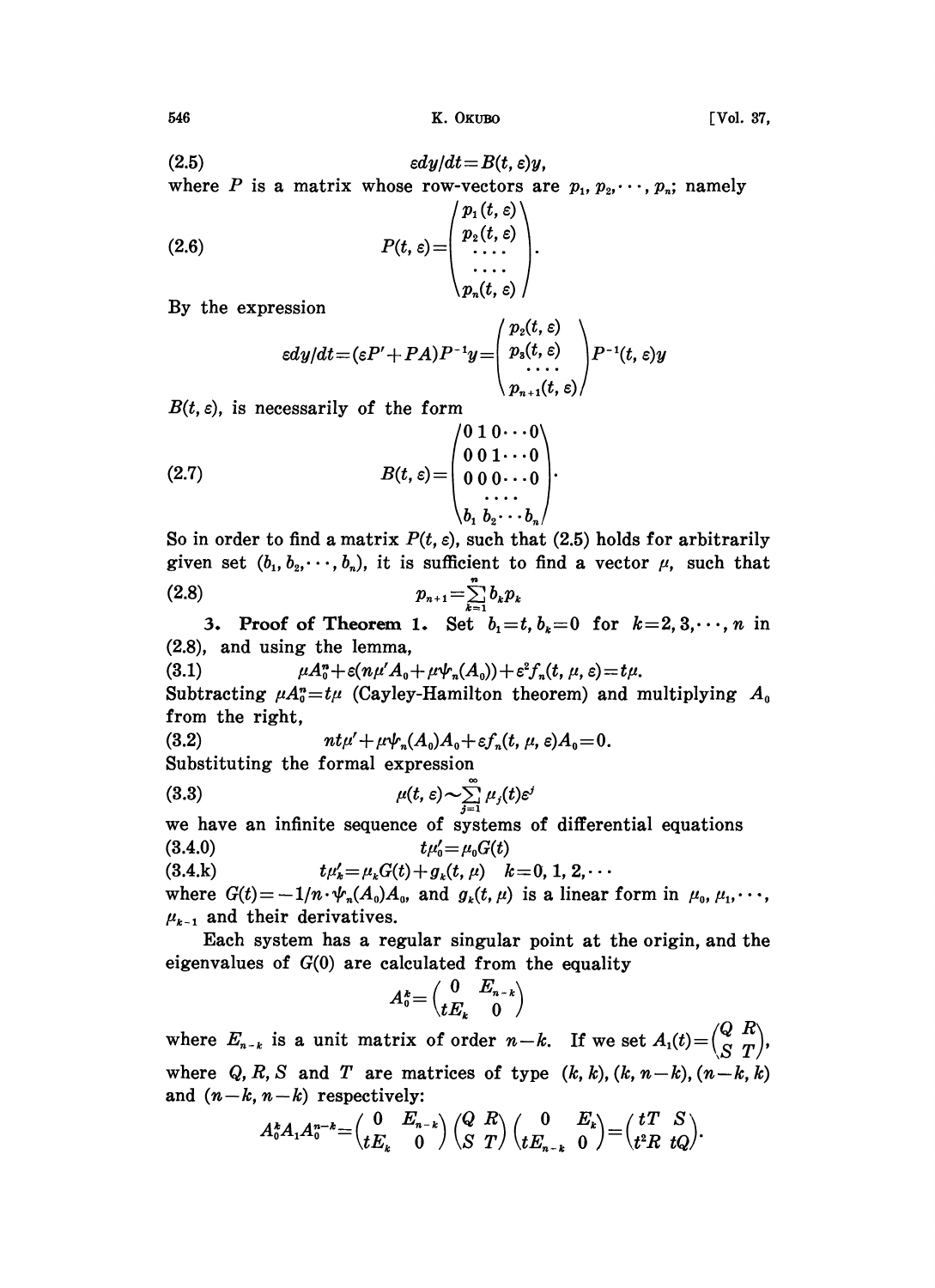We see that this matrix has diagonal elements all zero. On the other hand

$$
(A_0^k)'A_0^{n-k} = \begin{pmatrix} 0 & 0 \\ E_k & 0 \end{pmatrix} \begin{pmatrix} 0 & E_k \\ tE_{n-k} & 0 \end{pmatrix} = \begin{pmatrix} 0 & 0 \\ 0 & E_k \end{pmatrix}
$$

so that  $G(0) = -1/n \sum_{k=1}^{n-1} (A_0^k A_1 A_0^{n-k} + (A_0^k)' A_0^{n-k})_{k=0}$  is a triangular matrix with diagonal elements,

(3.5) 0,  $-1/$ ,  $n, \dots, -2/n, \dots, -(n-1)/n$ and these are the eigenvalues of  $G(0)$ .

Since there is 0 among the eigenvalues, and  $(1, 0, \dots, 0)$  is a corresponding eigenvector of  $G(0)$ , there is an holomorphic solution with the initial condition  $(1, 0, \dots, 0)$  of the system  $(3, 4, 0)$ , moreover this choice of the initial condition enables us to satisfy

## det  $P_0(0) \neq 0$ .

If we suppose that we have found  $\mu_0(t), \mu_1(t), \cdots, \mu_{k-1}(t)$ , which are holomorphic at the origin, then we can find a solution of (3.4.k) which is holomorphic at the origin, for  $g<sub>i</sub>(t, \mu)$  is a row vector with components holomorphic functions at the origin, and the first component of  $g_k(t,\mu)A_0$  is zero at  $t=0$ . This completes the proof of Theorem 1.

4. Proof of Theorem 2. We put  $b_1 = \varepsilon \sigma$ ,  $b_2 = t$  in (2.8) with an undetermined formal series (1.6) and using Lemma

 $\mu t A_0 + \varepsilon (n \mu' A_0^{n-1} + \mu \psi_n(A_0)) + \varepsilon^2 f_n(t, \mu, \varepsilon) = \varepsilon \sigma \mu + \varepsilon t \mu' + \mu t A.$ Subtracting  $\mu tA_0$  from both sides,

(4.1) 
$$
\mu'(nA_0^{n-1}-t) = -\mu(\psi_n(A_0) - \sigma - tA_1) + \varepsilon(-f_n + \mu t \sum_{i=1}^{\infty} A_i \varepsilon^k).
$$

The calculation of  $\psi_n(A_0)$  follows from the expression

$$
A_0^k = \begin{pmatrix} 0 & E_{n-k} \\ 0 & 0 \end{pmatrix} + \begin{pmatrix} 0 & 0 & 0 \\ 0 & 0 & 0 \\ \hline \vdots & \ddots & \vdots \\ 0 & E_k & 0 \\ 1 & k & (n-k-1) \end{pmatrix} k
$$

We have

$$
(A_0^*)'A_0^{n-k-1} = \begin{pmatrix} 0 & 0 \ 0 & E_k \end{pmatrix},
$$
  
\n
$$
A_0^k A_1 A_0^{n-k-1} \Big|_{t=0} = \begin{pmatrix} 0 & E_{n-k} \ 0 & 0 \end{pmatrix} A_1(0) \begin{pmatrix} 0 & E_{k+1} \ 0 & 0 \end{pmatrix} = \begin{pmatrix} 0 & A_k^* \ 0 & 0 \end{pmatrix},
$$

where

$$
A_k^* = \begin{pmatrix} a_{k+1,1} \cdots a_{k+1,k+1} \\ \cdots \cdots \\ a_{n,1} \cdots a_{n,k+1} \end{pmatrix},
$$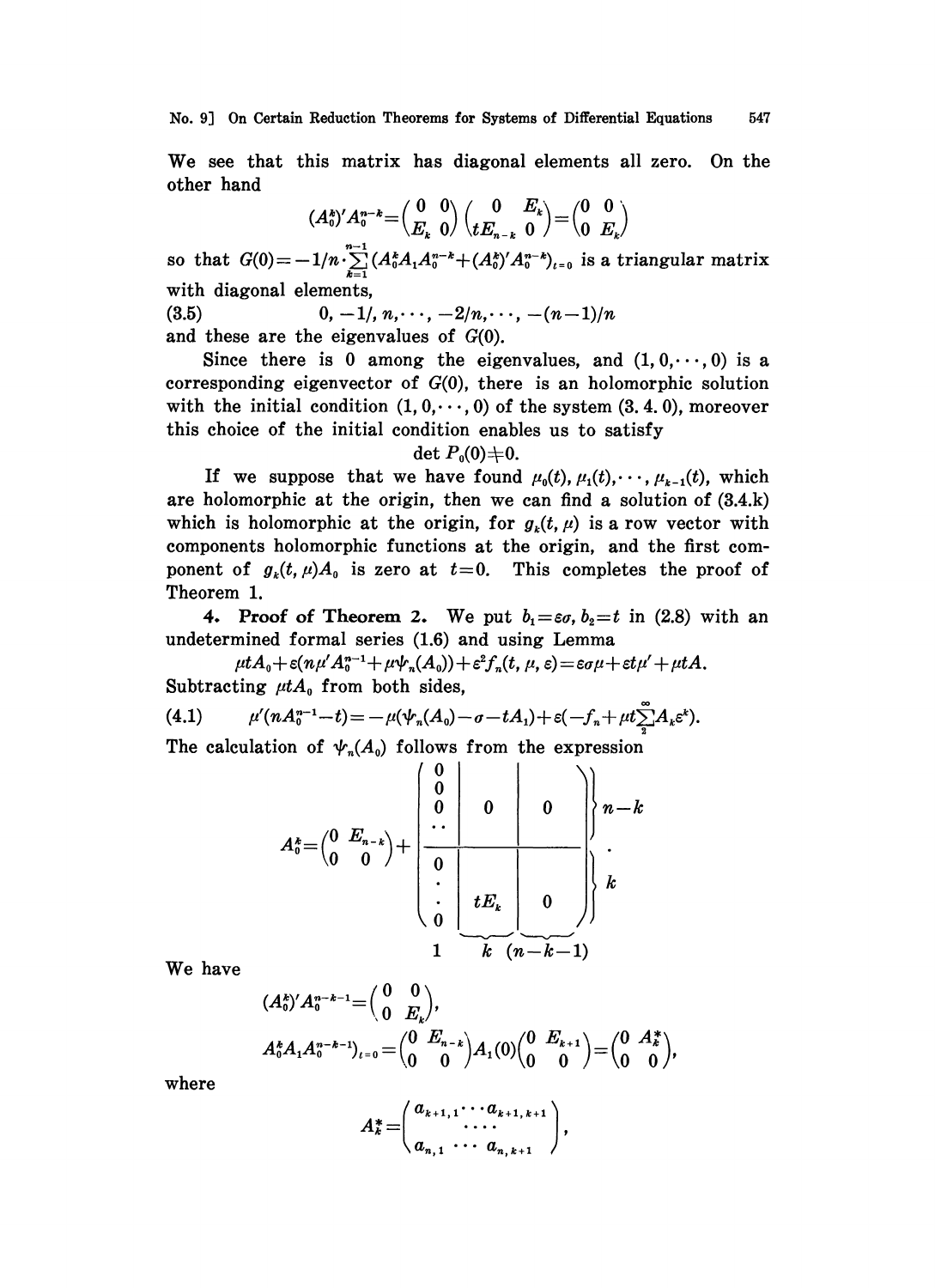548 **K. OKUBO CONTROLLER IN THE UP ASSESSED FOR A VOL. 37,** 

when  $(j, k)$  element of  $A_1(0)$  is denoted by  $a_{jk}$ . So, at the turning point  $t=0, \psi_n(A_0)$  is a triangular matrix, i.e., all the elements below the main diagonal are zero. And the diagonal elements are accordingly eigenvalues of  $\psi_n(A_0)$  at the origin, they are

$$
(a_{n,1}, a_{n,1}+1,\cdots,a_{n,1}+(n-1)).
$$

The coefficient matrix on the left-hand side of (4.1) is

$$
H=\left(\begin{array}{cccc} -t & 0 & \cdots & n \\ 0 & (n-1)t & 0 \\ 0 & 0 & (n-1)t \\ 0 & 0 & \cdots & (n-1)t \end{array}\right).
$$

As in the proof of Theorem 1, we substitute

$$
\mu(t,\,\varepsilon)\!\!\sim\!\! \sum_{j=0}^\infty\!\!\mu_j(t)\varepsilon^j
$$

into (4.1) to have an infinite sequence of systems of differential equations,

(4.2.0)  $\mu_0'H(t)=\mu_0G(t),$ 

(4.2.k)  $\mu'_k H(t) = \mu_k G(t) + \sigma_k \mu_0 + g_k(t, u),$ 

where

(4.3) 
$$
G(t) = \sigma_0 E - \psi_n(A_0) + t A_1
$$

and  $\sigma_k$  is the constant defined in (1.9); the vector  $g_k(t, \mu)$  depends linearly on  $\mu_0, \cdots, \mu_{k-1}$  and their derivatives. Eigenvalues of  $G(0)$  are  $\sigma_0-a_{n,1}-(k-1)$   $k=1, 2, \cdots, n.$ 

Let us define

$$
(4.4) \t\t\t \t\t\t \sigma_0 = a_{n,1}.
$$

Then multiplying the matrix  $\left( \begin{matrix} 1 & 0 & \cdots & n/(n-1)t\ 1/(n-1) & \cdots & & 0 \end{matrix} \right)$ 

 $0 \t 0 \t \cdots 1/(n-1)$ from the right to (4.2.0.), we can diagonalize this system to  $(t.2.0)^*$   $t\mu'_0 = \mu_0 G^*(t).$ The eigenvalues of the matrix  $G^*(0)$  are

0  $1/(n-1)$ 

$$
0, -1/(n-1), \cdots, -1,
$$

since the  $(n, 1)$  element of  $G(t)$  is identically zero.

Suppose we have obtained a sequence of holomorphic solutions  $\mu_0(t),\mu_1(t),\dots,\mu_{k-1}(t)$ , then in order that the system (4.2.k) has an holomorphic solution, we must determine the constant  $\sigma_k$  so that the first component of

$$
\sigma_k\mu_0+g_k(t,\,\mu)
$$

must be zero for  $t=0$ . This choice is possible. Indeed  $G^*(0)$  has 0 as an eigenvalue, and  $(1, 0, \dots, 0)$  is the corresponding eigenvector. Consequently, there is a solution such that  $\mu_0(0)=(1, 0, 0, \dots, 0)$ . This